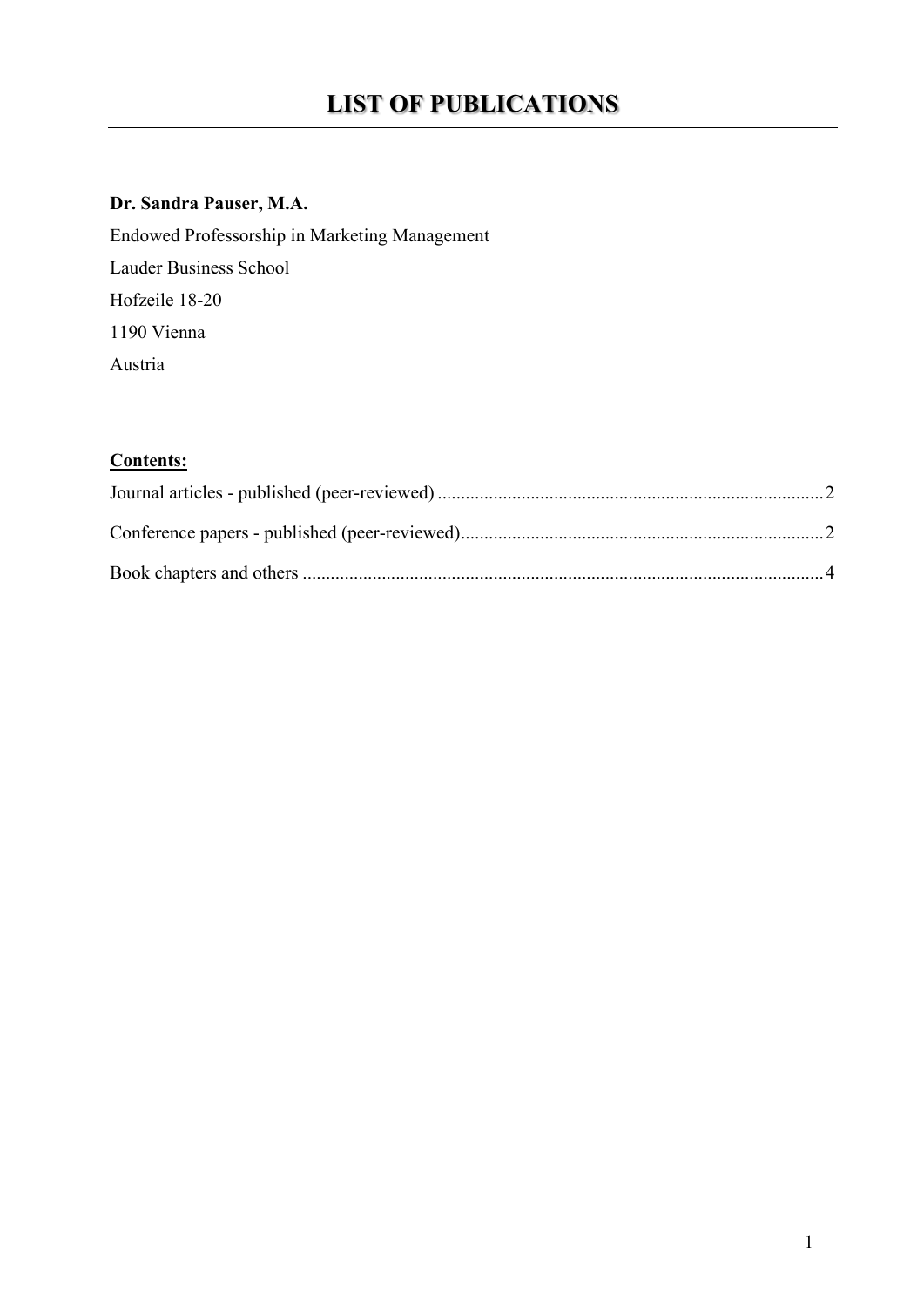# <span id="page-1-0"></span>Journal articles - published (peer-reviewed)

- Pauser, S., and Wagner, U. (2020). Judged by its look: Assessing the comprehensibility and perceived appearance of sign language avatars, *Marketing ZFP – Journal of Research and Management, 42*(3), 48-62. doi: 10.15358/0344-1369-2020-3-48.
- **Pauser, S.**, and Wagner, U. (2019). A wearable sales assistant: Capturing nonverbal behaviors using sensor technology, *Marketing Letters.* 30(1), 13-25. doi: 10.1007/s11002-019-09483-x.
- **Pauser, S.**, Wagner, U. and Ebster, C. (2018). An investigation of salespeople's nonverbal behaviors and their effect on charismatic appearance and favorable consumer responses, *Journal of Personal Selling and Sales Management*, *38*(3), 344–369. doi: 10.1080/08853134.2018.1480383.
- **Pauser, S.**, and Wagner, U. (2018). "The dose makes the poison": Investigating the optimum level of a salesperson's charisma, *Marketing ZFP – Journal of Research and Management, 40*(1), 35-47. doi: 10.15358/0344-1369-2018-1-35.
- Del Campo, C., **Pauser, S.**, Steiner E., and Vetschera, R. (2016). Decision making styles and the use of heuristics in decision making, *Journal of Business Economics*, 1-24, doi: 10.1007/s11573-016-0811-y.
- **Pauser, S.**, and Ebster, C. (2015). The depiction of individuals and bundled presentations in online-catalogues. *AIMS International Journal of Management*, *9*(3), 101-108.

## <span id="page-1-1"></span>Conference papers - published (peer-reviewed)

- Pauser, S., and Wagner, U. (2020). Beyond words: The relationship between salespeople's facial expressions and customers impressions – an experimental study. *Global Marketing Conference 2020*, Seoul (Korea) 05.-08.11.2020 (held online).
- **Pauser, S.**, and Wagner, U. (2020). Hearing what isn't said: Measuring facial expressiveness and its impact on customer responses in real-time. *Society for Marketing Advances 2020*, USA, 04.-07.11.2020 (held online).
- Pauser, S., and Wagner, U. (2020). Reading a salesperson's face: An experimental study employing real-time response measurement. *EMAC Regional Conference 2020*. Zagreb (Croatia). 16.-19.09.2020 (held online).
- **Pauser, S.**, and Wagner, U. (2020). Do you see what I am saying? Facial expressiveness and personal selling implications. *EMAC conference 2020*. Budapest (Hungary), (cancelled).
- **Pauser, S.**, and Wagner, U. (2020). Hearing what isn't said: Measuring facial expressiveness and its impact on customer responses in real-time. *Global Sales Science Conference 2020*, Montpellier (France), (cancelled).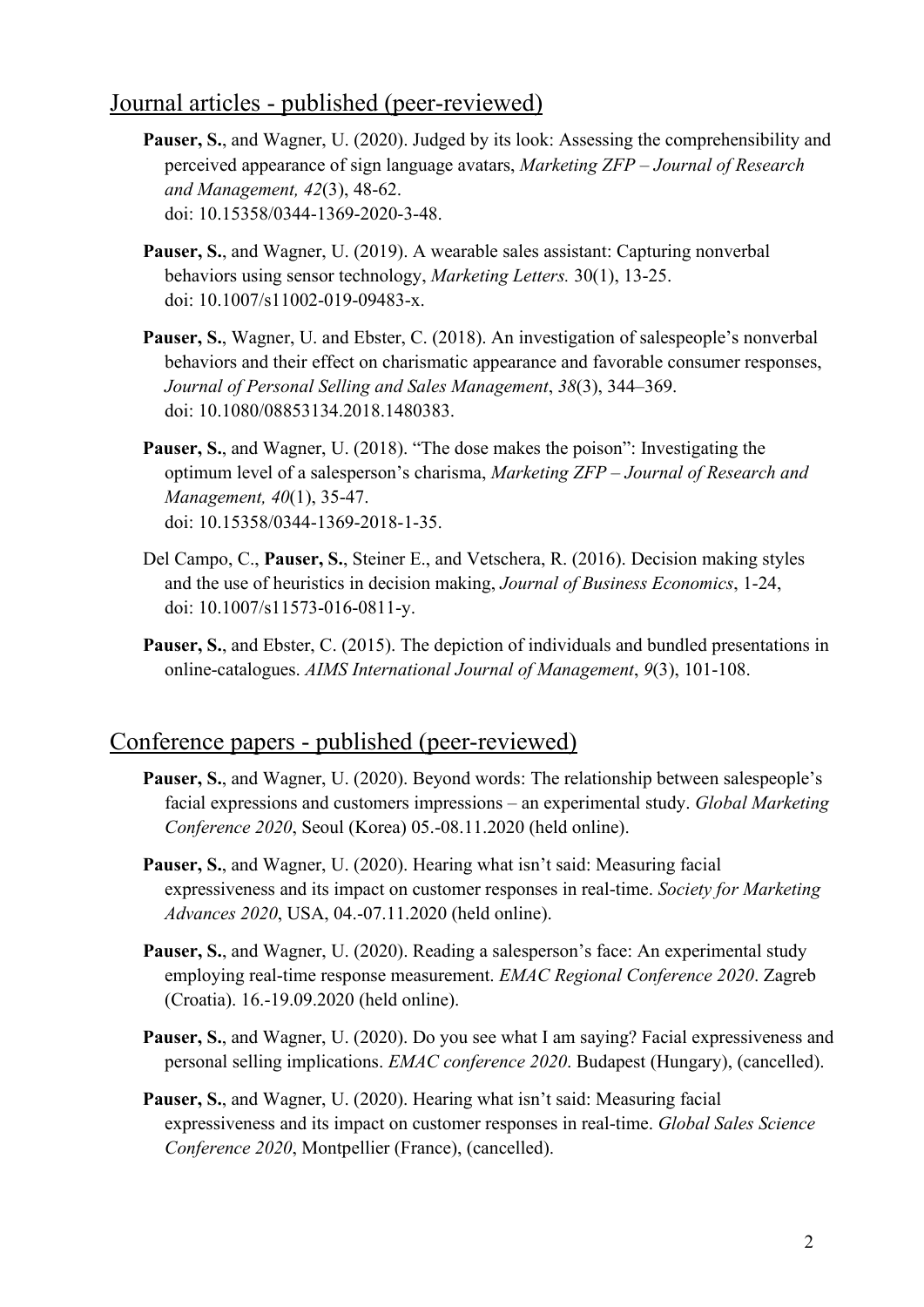- **Pauser, S., and Wagner, U. (2019). How accurate are customers' initial impressions? Using** continuous-response measurement to assess thin slices of sales behaviors. *1st Working Group Meeting of AG MARKETING*, Karlsruhe (Germany) 14.-15.11.2019 (electronic proceedings in Paetz, F., et al. (2020). Report on the First Working Group Meeting of the "AG Marketing". *Archives of Data Science*, Series A 7(1), 1-13.)
- Wagner, U. and **Pauser, S.** (2019). There is no second chance for a first impression: The examination of snap judgements of sales behaviors by means of a program analyzer. *French Austrian Workshop on Consumer Behavior 2019*, Nancy (France) 21.-22.11.2019 (electronic proceedings).
- **Pauser, S.**, and Wagner, U. (2019). Barrier-free communication: Assessing the comprehensibility, physical appearance and acceptance of sign language avatars. *EMAC Regional Conference 2019*, St. Petersburg (Russia) 25.-27.09.2019 (poster).
- Akturan, U., Wagner, U. and **Pauser, S.** (2019). Deviant behaviors in ads: A cross-cultural study. *EMAC Regional Conference 2019*, St. Petersburg (Russia) 25.-27.09.2019.
- Pauser, S., and Wagner, U. (2019). First impressions matter: Investigating thin slices of sales behaviors using real-time-response measurement, *Conference Proceedings EMAC 2019*, Hamburg (Germany) 28.-31.05.2019.
- **Pauser, S.** (2018). Charismatic selling: Nonverbal behaviors in personal selling, *KSMS International Conference 2018*, Seoul (Korea) 10.-11.11.2018.
- **Pauser, S.**, and Wagner, U. (2018). The communication style matters: Improving sales effectiveness by using sociometric sensors, *Global Marketing Conference 2018*, Tokyo (Japan) 26.-29.07.2018.
- **Pauser, S.**, and Wagner, U. (2018). Communication without content: Can we predict sales effectiveness based on the sellers' nonverbal behaviors without recording any conversational content?, *Global Sales Science Conference 2018*, Vienna (Austria) 06.- 09.06.2018 (electronic proceedings USB).
- **Pauser, S.**, and Wagner, U. (2017). A wearable personal sales coach: Using sociometric badges to capture nonverbal behavior – A field study. *EMAC Regional Conference 2017,*  Timisoara (Romania) 20.-22.09.2017 (electronic proceedings USB).
- Pauser, S., and Wagner, U. (2017). The charismatic salesperson: The effects of charisma training on customer responses in personal selling – An experimental study. *Conference Proceedings EMAC 2017*. Groningen (Netherlands). 23.-26.05.2017, (electronic proceedings USB).
- **Pauser, S., and Wagner, U. (2017). How to increase a salesperson's charisma Assessing** the influence of charisma training on customer responses, *5th French Austrian German Workshop on Consumer Behavior*. Vienna (Austria), 29.-31.03.2017 (electronic proceedings).
- **Pauser, S.**, Ebster, C. and Wagner, U. (2016). Charismatic selling: The impact of a charismatic salesperson on customers' approach behaviors in personal selling – An experimental study. *Conference Proceedings EMAC 2016*. Oslo (Norway). 24.- 27.05.2016. (electronic proceedings USB).